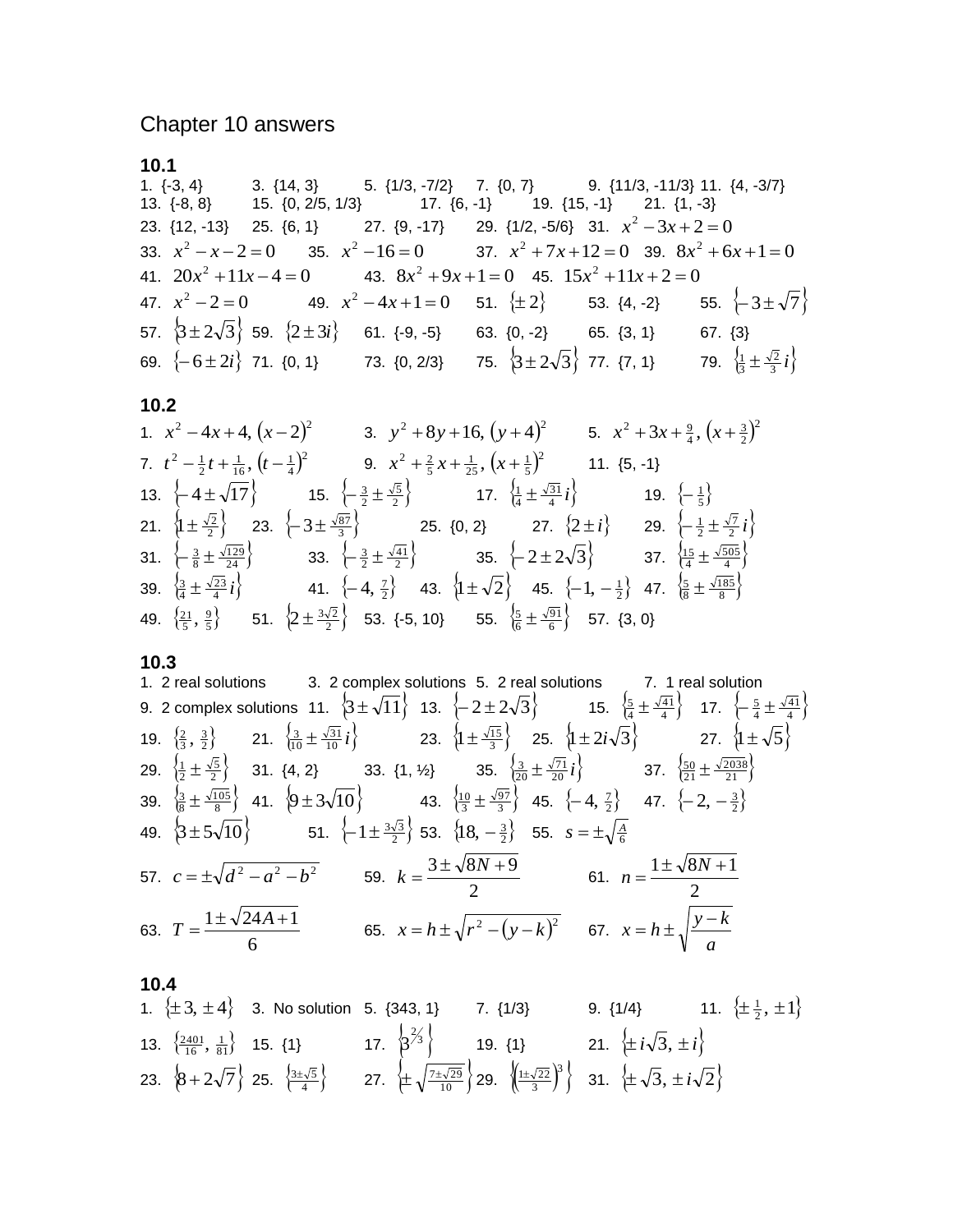33.  $\{-3/4, 2\}$  35.  $\{4\}$  37.  $\{-5/2\}$  39.  $\left\{\frac{1 \pm i \sqrt{3}, \frac{1}{2} \pm \frac{\sqrt{3}}{2} i, 1, -2\right\}$  41.  $\{4\}$ 43. {-3, -5} 45. {6} 47. {4} 49. {-1} 51. No solution 53. {2, 6} 55.  $\left\{\frac{11\pm\sqrt{61}}{2}\right\}$  57.  $\left\{22+4\sqrt{29}\right\}$  59. {0} 61. {-2, -3} 63. {4, -3/2} 65. {6, -1} 67. {-2} 69. {4} 71. {-2} 73. *i* 75. {0} 77. *i* 3 **79.**  $\left\{\frac{1}{10} \pm \frac{\sqrt{29}}{10} i\right\}$ 

**10.5** 1. vertex:  $(1, -1)$ , axis of sym:  $x = 1$ , min value of  $-1$ , x-int: 0, 2, y-int: 0 3. vertex:  $(-2, 0)$ , axis of sym:  $x = -2$ , max value of 0, x-int:  $-2$ , y-int:  $-4$ 5. vertex:  $(2, 1)$ , axis of sym:  $x = 2$ , min value of 1, x-int: none, y-int: 13 7. vertex:  $(0, 4)$ , axis of sym:  $x = 0$ , min value of 4, x-int: none, y-int: 4 9. vertex:  $(-4, 2)$ , axis of sym:  $x = -4$ , min value of 2, x-int: none, y-int: 18 11. vertex: (-1/2, 1), axis of sym: x = -1/2, max value of 1, x-int: 1/2, -3/2, y-int: 3/4 13. vertex: (3/2, 18), axis of sym: x = 3/2, max value of 18, x-int: 9/2, -3/2, y-int: 27/2 15. vertex: (3, 6), axis of sym: x = 3, max value of 6, x-int:  $3\pm2\sqrt{3}$  , y-int: 3/2 17. vertex: (-3, -3/2), axis of sym: x = -3, min value of -3/2, x-int:  $-3\pm\frac{\sqrt{3}}{2}$ , y-int: 33/2 19. vertex: (2/3, 1/27), axis of sym: x = 2/3, max value of 1/27, x-int: 1, 1/3, y-int: -1/9 21. vert: (1, -4), min of -4 23. vert: (-3, -16), min of -16 25. vert: (2, -7), min of -7  $\frac{4\pm\sqrt{14}}{2}$ , y-int: 1 x-int: 3, -1, y-int: -3 x-int: 1, -7, y-int: -7 x-int: 2 27. vert: (2, 10), max of 10 29. vert: (2, -15), min of -15 31. vert: (3/2, -9/4), min of -9/4  $\frac{6\pm\sqrt{30}}{3}$ , y-int: -2 x-int: 4 $\pm \sqrt{30}$ x-int:  $\frac{6\pm\sqrt{3}}{3}$ x-int: 0, 3, y-int: 0 2  $-2($ 33. vert: (2, -1), max of -1 35. vert: (1/2, -3/4), max of -3/4 37. vert: (-3/4, -23/8) max of -23/8 x-int: none, y-int: -9 x-int: none, y-int: -1 x-int: none, y-int: -4



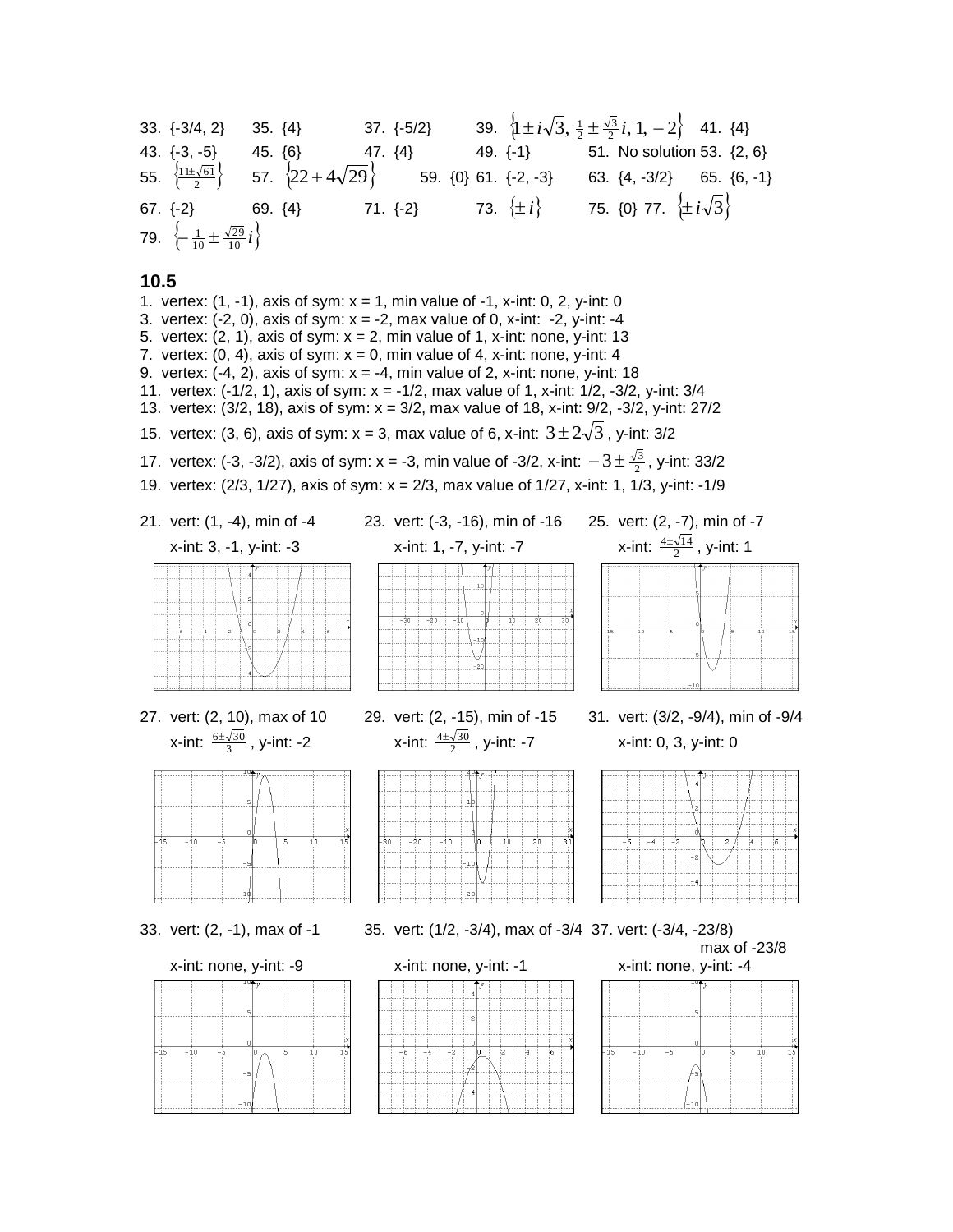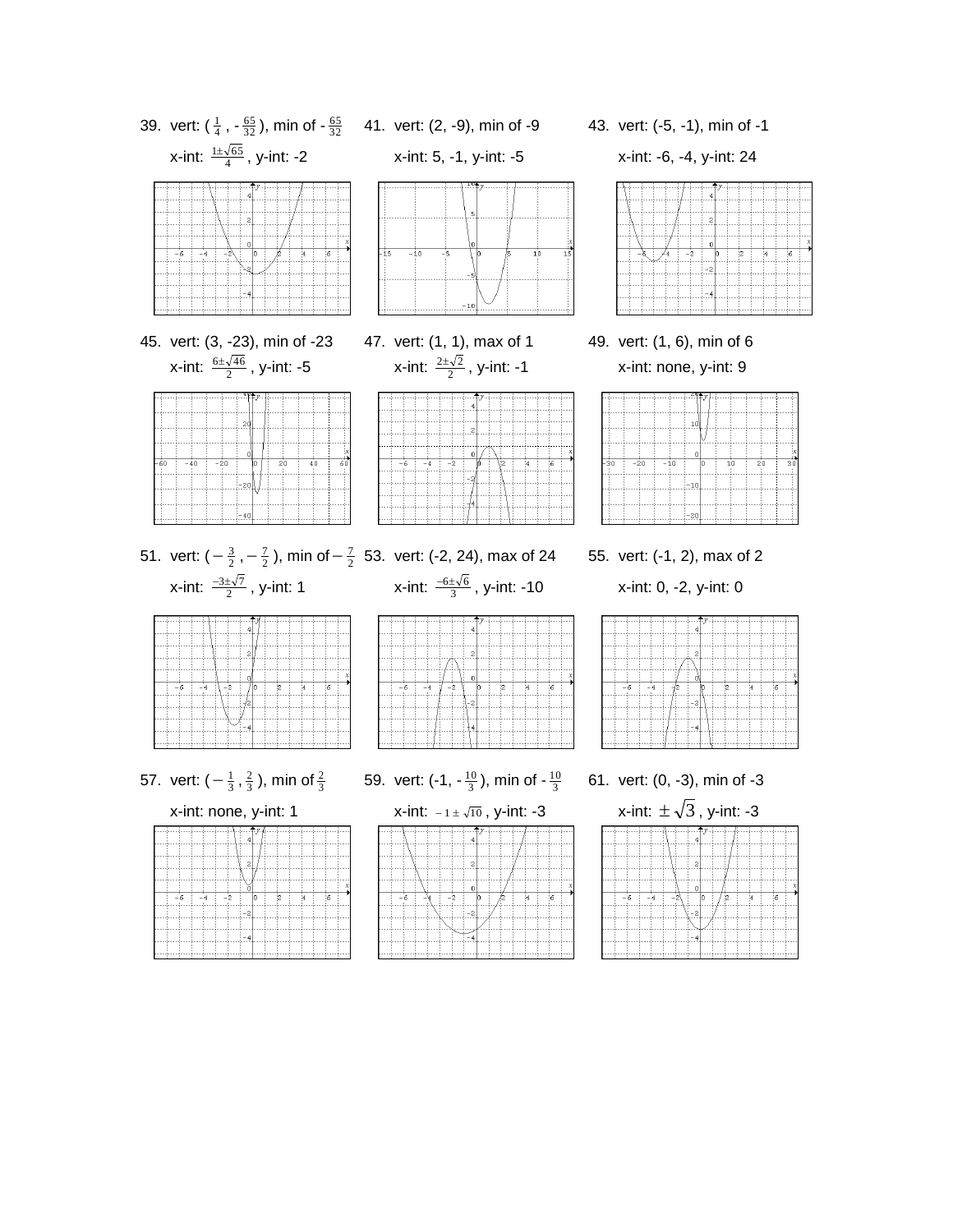

35. 0 37. 2 cm height, 9 cm base; no minimum 39. 12.5 yds X 12.5 yds 41. 625 ft<sup>2</sup> 43. 100 ft X 100 ft OR 50 ft X 200 ft; 11,250 ft<sup>2</sup> 45. 50 yds X 33 1/3 yds 47. 6666  $2/3$  m<sup>2</sup> 49. 20 ft X 40 ft 51. 5 ft X 10 ft 53. 175 ft X 350 ft 55.  $x = \frac{1}{16}mi$ ,  $r = \frac{1}{16\pi}mi$ 

**10.7** No graphs

1. 
$$
(-\infty, -3) \cup (2, \infty)
$$
  
\n3.  $[-1, 4]$   
\n5.  $(-\infty, 0] \cup [2, \infty)$   
\n7.  $(-\infty, -5)$   
\n9.  $\{-4\} \cup [6, \infty)$   
\n11.  $(2, 3) \cup (4, \infty)$   
\n13.  $(-2, 1) \cup (1, 2)$   
\n15.  $(-\infty, -1] \cup [3, \infty)$   
\n17.  $[-1, 4]$   
\n19.  $(-\infty, -4) \cup (\frac{3}{2}, \infty)$   
\n21.  $(3, \infty)$   
\n23. No solution  
\n25.  $(-\infty, 0] \cup [2, \infty)$   
\n27.  $(-\infty, -1] \cup [1, \infty)$   
\n29.  $(-\infty, -1] \cup \{0\} \cup [1, \infty)$   
\n31.  $(-\infty, -1) \cup (0, \infty)$   
\n33.  $[-1, 3)$   
\n35.  $(-2, 2] \cup (3, \infty)$   
\n37.  $(0, 1) \cup (3, \infty)$